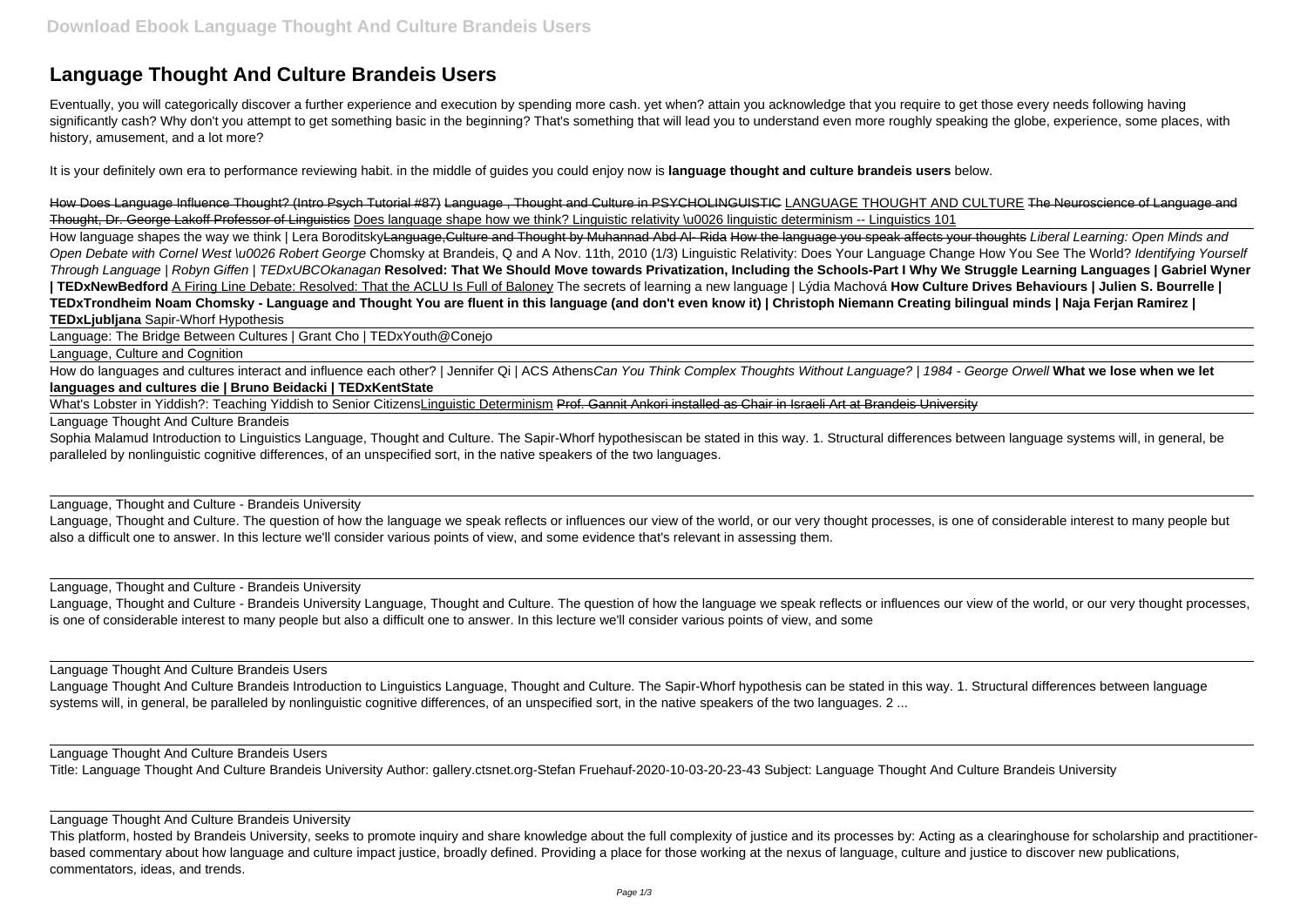Language, Culture and Justice Hub - Brandeis University Summary This chapter contains sections titled: A Hundred Years of Linguistic Relativity The Sapir?Whorf Hypothesis Investigating the Effects of Language on Thought Language?in?General Linguistic St...

Language, Thought, and Culture - Living Language - Wiley ...

The Language, Culture and Justice Hub, hosted by Brandeis University, is organizing an online "learning exchange" that will explore diverse language challenges facing migrants as they navigate legal and other critical contexts, work in academic/professional settings, and respond to rhetoric that (mis) (re)presents them across three continents.

The studies examining the effect of culture and language simultaneously indicate that language and culture-specific cognitive biases/mode of thinking can play an important role on cognitive processes and knowledge representation independent of each other. However, it is far more likely that culture and language work conjointly in various ways.

Upcoming Events | Brandeis University Language, Thought and Culture Slideshare 1. By: Corelle Gwyn Catane 2. Language is more than just a means of communication. 3. Note: value refers to the lightness or darkness of a color. High value is light and low value is dark. 4.

Language is primarily related with culture in the domain of communication. Speakers communicate their ideas, feelings and facts with language both in inter and intra societal setups. Hence, we can say that language expresses cultural reality. (Kramsch, 3: 2005) Language is not only a mean of expressing experience but it also creates experience.

Language, Thought and Culture Slideshare

The relation between language, culture, and thought ...

Readers may learn more about the interrelation of language and culture at the ICC, including various effects of English-language dominance within the institution, in a soon-to-be published article by IJIN editor Leigh Swigart: "Now You See It, Now You Don't: Culture at the International Criminal Court". This nexus of issues in legal settings is the focus of Brandeis University's Language, Culture and Justice Hub, a project currently under development.

Language, Culture And Thought - UK Essays

Culture is something influenced and impacted by the language whereas, language is formed by the culture of a society. Similarly, language is not only an expression or a means of communication, but a component of a culture that makes it unique and specific. Our values and speech shapes our identity and personality. It not only does represent the individual identity, but represents the identity of where he/she belongs to.

The Relationship Between Language and Culture ~ Wikye

Language reflects the values and beliefs of a culture The differences between two cultures are reflected perfectly in their languages. Mastering the nuances of a language means really being able to understand people who (more than likely) grew up with an entirely different set of values and beliefs.

The Relationship Between Language and Culture Explained

Spotlight Archive | Language, Culture and Justice Hub ...

Culture under Cross-Examination: International Justice and the Special Court for Sierra Leone. Cambridge University Press. Kymlicka, Will, Claes Lernestedt, and Matt Matravers, eds. 2014. Criminal Law and Cultural Diversity. Oxford University Press. Levi, Judith N., and Anne Graffam Walker, eds. 1990. Language in the Judicial Process. New York ...

International Criminal Justice | Themes | Brandeis University Expertise: Jewish thought, Jewish law and ethics, Israeli religion and culture and Zionist intellectual history, political thought and human rights Jonathan Sarna University Professor Joseph H. and Belle R. Page 2/3